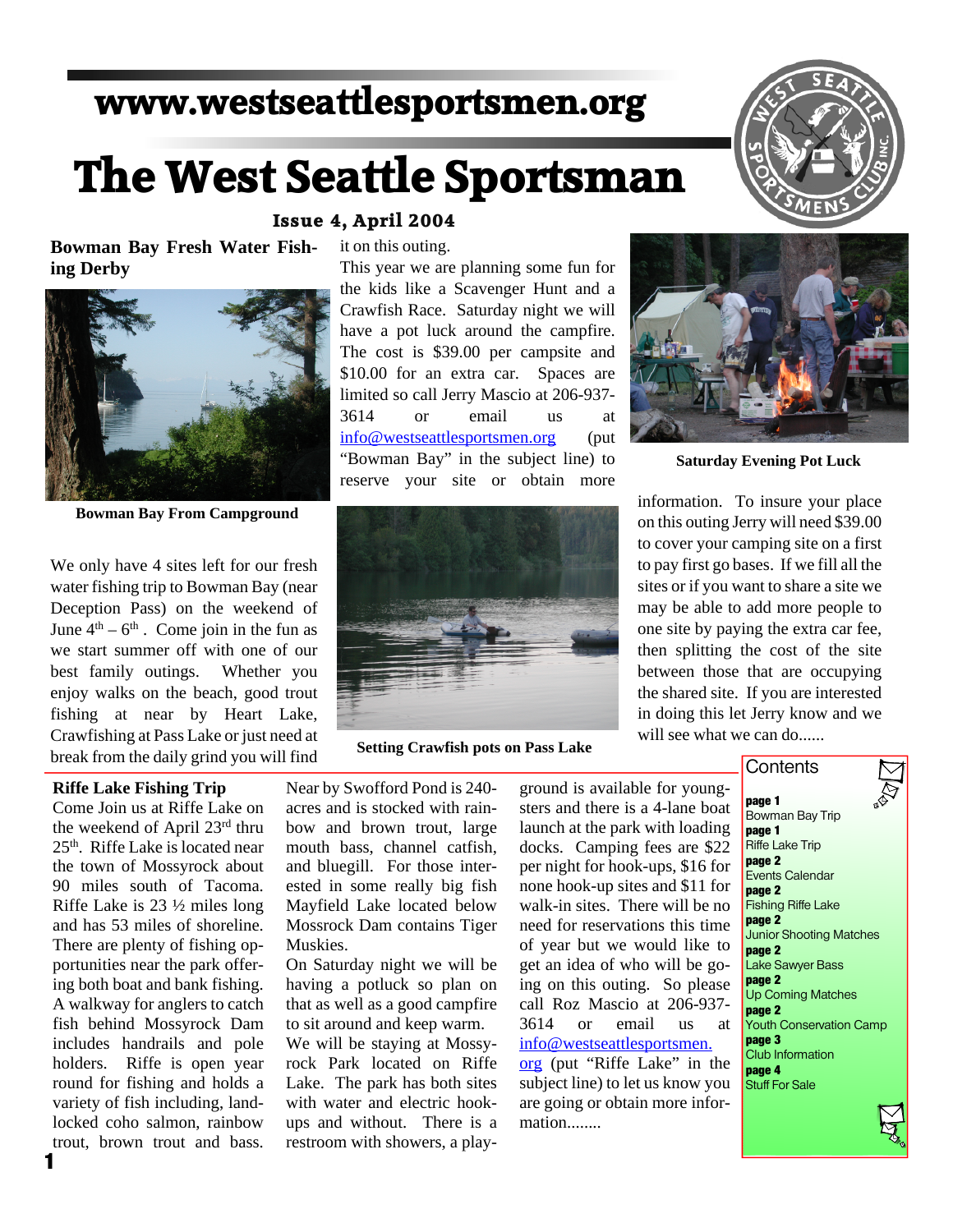#### **Lake Sawyer's East Shore, a good bet for Bass now!**

*(Taken from an article by Jeremy Thur ston in Fishing and Hunting News)* Bass will be moving back and forth be tween their winter holes and the shallows. If you're tired of the big water of Lake Washington, try Lake Sawyer. "Sawyer is good all-around for early-sea-

son bass," says Tom Pollack at Auburn Sports and Marine.

One of the niceties of bass fishing this time of year is that you don't have to be up at the crack of dawn.

"In these small lakes, the fish only have to travel about 50 yards to get into the shal lows," Pollack says. "So on sunny days you'll see the fish move shallow. You re ally don't want to be fishing until about 12, when the sun's at its highest."

Even though the bass will be moving about, the water still won't have warmed enough to kick their metabolisms into high gear. You need to get your lure in their face and then let it stay for a moment to elicit a strike. Stick with darker colors like blue, black or brown.

A jig-n-pig or a slow-sinking Senko suits this situation well. Try fishing the Senko without any weight.

Sun hits the eastern shoreline of Sawyer first, so focus your efforts there. If it's a

cloudy day or you're out early and the bass are still deep, try dragging a football jig with a Yamamoto grub or drop-shot a fi nesse jig.

Lake Sawyer is east of Auburn. Follow the Auburn-Black Diamond road to Lake Sawyer road and go left.

Other nearby lakes worth giving a try in clude Desire, Spring and Shadow. Gas-powered motors are not allowed on any of these lakes.

#### **Youth Conservation Camp**

Each year we sponsor 1 boy and 1 girl to go to Conservation Camp on Orcas Island. Conservation Camp is held in July with girls going July 18-24 and boys going July 25-31. Children will participate in train ing and field activities such as Wildlife & Habitat Management, Firearm & Archery Safety, Hiking & Outdoor Survival, Fly Tying & Casting, Ecology & Water Safe ty, First Aid & CPR, and Leadership & Team Work. As a way to determine whom we will send, we will have a little essay-writing contest. All your children need to do is write in 100 words or less "Why I Want To Go To Camp" and turn it into the board of trustees by May 31st. The board of trustees will select 1 boy and

|                                                                                                                                            | Up coming Small bore & Air Matches | May 5 <sup>th</sup> - Club Meeting<br>May 15 <sup>th</sup> - Shrimping at Steve's |                                                                           |                                                           |  |
|--------------------------------------------------------------------------------------------------------------------------------------------|------------------------------------|-----------------------------------------------------------------------------------|---------------------------------------------------------------------------|-----------------------------------------------------------|--|
| Apr 24                                                                                                                                     | Puyallup                           |                                                                                   | Junior Outdoor Championships                                              | May 31 <sup>st</sup> - Clam Dig                           |  |
| May 7                                                                                                                                      | Wenatchee                          |                                                                                   | Junior Air Rifle Match                                                    | June 2 <sup>nd</sup> - Clam Bake at Alki                  |  |
| May 8-9                                                                                                                                    | Wenatchee                          |                                                                                   | Junior Outdoor Championships                                              | June 4 <sup>th</sup> -6 <sup>th</sup> - Bowman Bay Outing |  |
| Jun 5-6<br>Tacoma                                                                                                                          |                                    |                                                                                   | Schutzenfest / NRA 3-P Championship                                       |                                                           |  |
| Jun 12-13                                                                                                                                  | Tacoma                             | CanAm Prone                                                                       |                                                                           | If you have any ideas for programs                        |  |
| Jun 26-27                                                                                                                                  | Puyallup                           |                                                                                   | NRA 3-P Regional                                                          | to have at the club meeting or any                        |  |
| Jul 10-11                                                                                                                                  | Tacoma                             |                                                                                   | Koehler Memorial Prone                                                    | good outing ideas let one of the Offi-                    |  |
| Aug 20-22<br>Tacoma                                                                                                                        |                                    |                                                                                   | State Smallbore Int. Camp & PTO                                           | cers or Trustees know. You may                            |  |
| Sept 11                                                                                                                                    | Puyallup                           |                                                                                   | State 4-H Championship                                                    | contact us at                                             |  |
| Sept 11-12<br>Tacoma                                                                                                                       |                                    |                                                                                   | State Conventional Prone Championship                                     | info@westseattlesportsmen.org                             |  |
| Sept 18-19<br>Tacoma                                                                                                                       |                                    |                                                                                   | State Outdoor International Championship                                  |                                                           |  |
|                                                                                                                                            | <u>Junior Shooting Matches</u>     |                                                                                   | In the Junior Category Randy Baker                                        | our own Ronni Oberloh with a score of                     |  |
| On the weekend of March 6 <sup>th -</sup> 7 <sup>th</sup> the<br>Rodger Dahl Range put on a NRA 3-<br>Position Sectional and a NRA 3-Posi- |                                    |                                                                                   | took first place, and Robby Dyer took                                     | 578 33X.                                                  |  |
|                                                                                                                                            |                                    |                                                                                   | second.                                                                   | In the Junior Category First Place went                   |  |
|                                                                                                                                            |                                    |                                                                                   | In the Intermediate Junior Category                                       | to our own Logan McBride with a score                     |  |
| tion Precision Air Rifle Sectional.                                                                                                        |                                    |                                                                                   | Darcie Estep took first place, Harley                                     | of 559 20X.                                               |  |
| In the 3-Position Sectional over all                                                                                                       |                                    |                                                                                   | Jette took second place and Robbie                                        | In the Sub-Junior Category first place                    |  |
| match winner was Cameron Hicks with                                                                                                        |                                    |                                                                                   | Cramer took third place.                                                  | went to our own Tim Mar with a score<br>of 542 14X.       |  |
| a score of 571 23X, in second place                                                                                                        |                                    |                                                                                   | In the Sub-Junior Category our own<br>Tim Mar took first place and second | In the Junior ROTC Category first                         |  |
| was our own Ronni Oberloh with a                                                                                                           |                                    |                                                                                   | place went to Ryan Prewitt.                                               | place went to Rodney VanDeGrift with                      |  |
| score of 564 23X, and third place went<br>to Jamie Pennington with a 556 17X.                                                              |                                    |                                                                                   | In the 3-Position Precision Air Rifle                                     | a score of 545 20X. Congratulations                       |  |
|                                                                                                                                            |                                    |                                                                                   | Sectional over all match winner was                                       | to all!                                                   |  |
| Issue 4, April 2004                                                                                                                        |                                    |                                                                                   |                                                                           | <b>The West Seattle Sportsman</b>                         |  |
|                                                                                                                                            |                                    |                                                                                   |                                                                           |                                                           |  |

#### **Issue 4, April 2004**

**2 www.westseattlesportsmen.org**



1 girl from the entries received as the win ners. The contest is open to all children ages 12 to 16. Entries may be turned in, to any officer or trustee on or before May 31st or by mailing to:

The West Seattle Sportsmen's Club P.O. Box 16258 Seattle, WA 98116

Entries must be postmarked no later than May 28<sup>th</sup> 2004.

This camp offers a wonderful learning experience for children so even if your child does not win you may want to send him or her on your own. The cost of camp is around \$250 and if you are interested you may contact Marian Barker @ 253-761-0306 evenings and weekends or Lonnie McCann @ 253-531-4072........

#### **Fishing Riffe Lake**

There is a bank fishing area just upstream from the dam beyond Mossyrock, on the east side, right on the side of hiway 12. Another good non-boat area is on the east

*Continued page 4*

### **Events Calendar**

April 7th - Club Meeting 7 PM April 23rd-25th - Riffe Lake Outing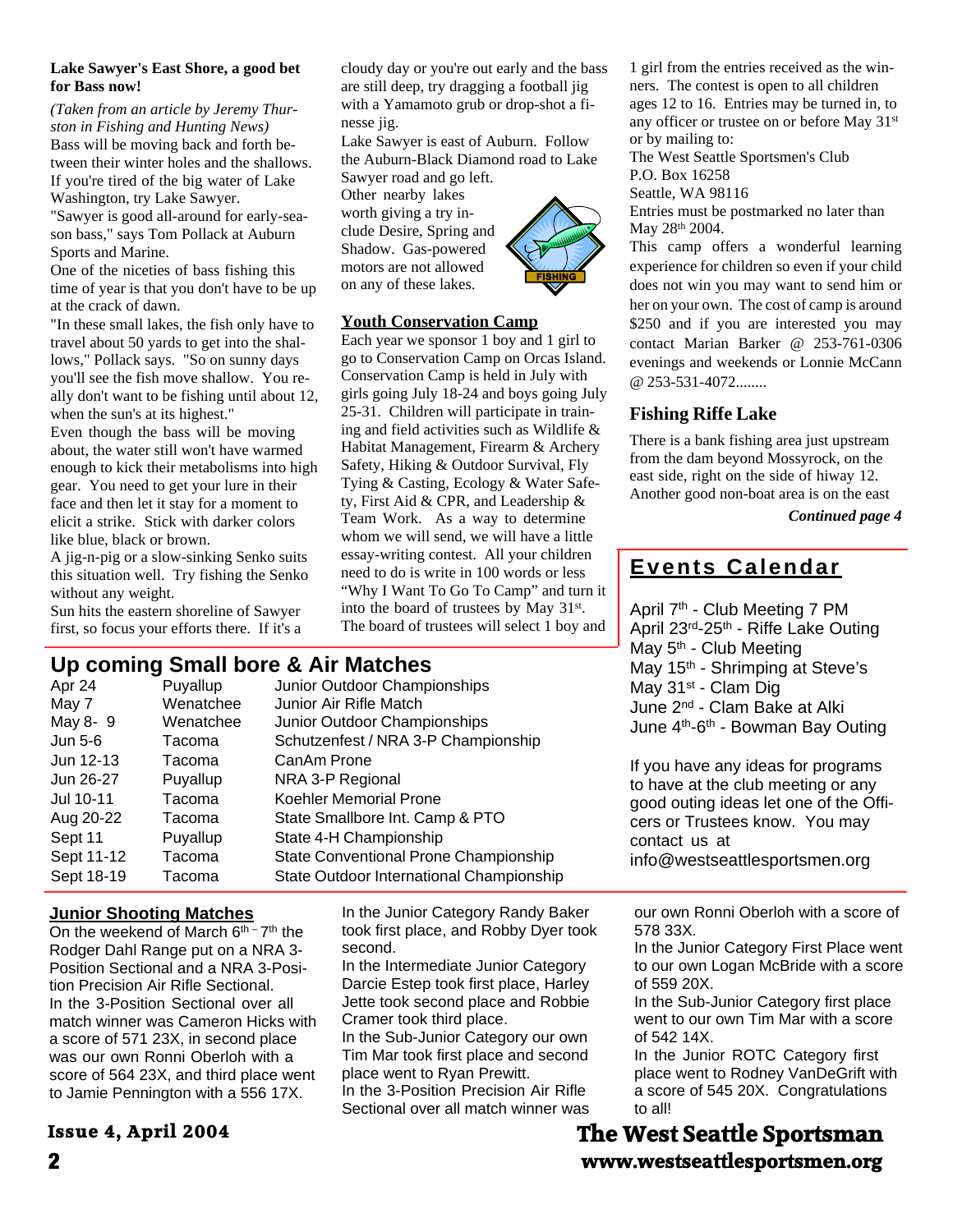### **THE WEST SEATTLE SPORTSMEN'S CLUB Sponsors of the Roger Dahl Rifle Training Range**

| <b>OFFICERS</b>            |              | <b>TRUSTEES</b>                             |  |  |
|----------------------------|--------------|---------------------------------------------|--|--|
| President – Steve Patnode  | 206-937-5233 | Jerry Mascio 206-937-3614                   |  |  |
| Vice Pres. – Cam Robison   | 206-431-8337 | <b>Frank Novito</b>                         |  |  |
| Secretary – Tony Olszewski | 425-226-5643 | <b>Rolf Erickson</b>                        |  |  |
| Treasurer – Fred Burr      | 206-935-4883 |                                             |  |  |
| Rec. Sec. – Richard George |              | Contact us at info@westseattlesportsmen.org |  |  |

The West Seattle Sportsmen's Club was founded in 1934 by a group of fourteen men who had the foresight to see that sports men, in a united group, would present views, be better heard and achieve goals that were not possible when action as unorga nized individuals. The ambitions of these charter members, who strove for the propagation of wildlife and habitat as well as the conservation of all our natural resources, has proven prophetic, for today multitudes of individu als and sporting groups are car rying on the job of conserving the

remaining outdoor assets of nat ural America. The West Seattle Sportsmen's Club helps lead in this fight in the state of Washing ton. A member has the opportu nity to join others in formulating club action in achieving and maintaining these goals. However, "all work and no play" is not the format of the club. Many events are spaced throughout the year to insure a member many chances to participate in sportsmen's activities. For \$25, what more could a man ask than the opportunity to go salmon fishing

with a group of his friends on a charter boat, fresh water fishing with other members and their families, have a salmon bake, a clam feed, or attend a banquet especially for the ladies. But there's more - he can shoot on the club range, go rabbit hunting, and if nothing else, should get \$25 worth just by watching the kids of the community have a real ball at the Kid's Fishing Derby. To sum it all up, a guy gets at least a hundred dollars worth of fun out of a year's membership.

| <b>New</b>                                                                                                    | <b>MEMBERSHIP APPLICATION</b><br><b>WEST SEATTLE SPORTSMEN'S CLUB</b> |                                                                                                                                                                                                                                                                                                                                                                                                                                                                                           | <b>Renewal</b>                                                                                                                                                                                                                |
|---------------------------------------------------------------------------------------------------------------|-----------------------------------------------------------------------|-------------------------------------------------------------------------------------------------------------------------------------------------------------------------------------------------------------------------------------------------------------------------------------------------------------------------------------------------------------------------------------------------------------------------------------------------------------------------------------------|-------------------------------------------------------------------------------------------------------------------------------------------------------------------------------------------------------------------------------|
| payment of one year's dues.<br>a true sportsman both in the field and to my brother members at all times.     |                                                                       | propagation and conservation of game birds, game animals, and fish in the State of Washington, do hereby apply<br>for membership in the WEST SEATTLE SPORTSMEN'S CLUB and tender herewith the sum of \$<br>I "I solemnly swear that I will abide by the Constitution and By-Laws of the West Seattle Sportsmen's Club and<br>help in its up-building and I will not willfully disobey the Game Laws wherever I fish or hunt. I will always be<br>If you would like to<br>receive the Club | Date and the same of the same of the same of the same of the same of the same of the same of the same of the same of the same of the same of the same of the same of the same of the same of the same of the same of the same |
| Phone Reserves and Phone Reserves and Phone Reserves and Phone Reserves and Phone Reserves and Phone Reserves |                                                                       | News Letter by email<br>check here.                                                                                                                                                                                                                                                                                                                                                                                                                                                       |                                                                                                                                                                                                                               |